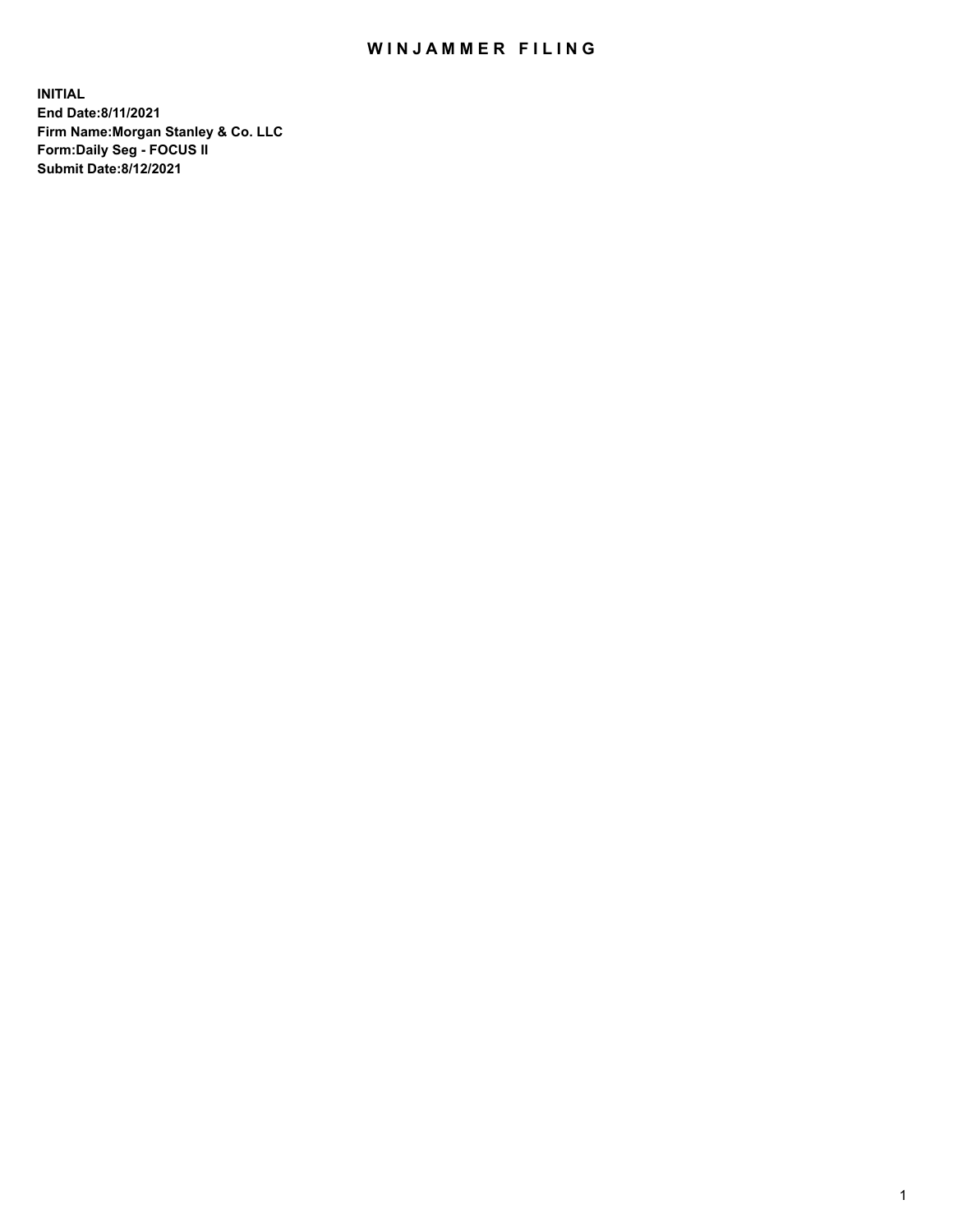**INITIAL End Date:8/11/2021 Firm Name:Morgan Stanley & Co. LLC Form:Daily Seg - FOCUS II Submit Date:8/12/2021 Daily Segregation - Cover Page**

| Name of Company                                                                                                                                                                                                                                                                                                               | Morgan Stanley & Co. LLC                               |
|-------------------------------------------------------------------------------------------------------------------------------------------------------------------------------------------------------------------------------------------------------------------------------------------------------------------------------|--------------------------------------------------------|
| <b>Contact Name</b>                                                                                                                                                                                                                                                                                                           | <b>Ikram Shah</b>                                      |
| <b>Contact Phone Number</b>                                                                                                                                                                                                                                                                                                   | 212-276-0963                                           |
| <b>Contact Email Address</b>                                                                                                                                                                                                                                                                                                  | Ikram.shah@morganstanley.com                           |
| FCM's Customer Segregated Funds Residual Interest Target (choose one):<br>a. Minimum dollar amount: ; or<br>b. Minimum percentage of customer segregated funds required:% ; or<br>c. Dollar amount range between: and; or<br>d. Percentage range of customer segregated funds required between:% and%.                        | 235,000,000<br><u>0</u><br><u>00</u><br>0 <sup>0</sup> |
| FCM's Customer Secured Amount Funds Residual Interest Target (choose one):<br>a. Minimum dollar amount: ; or<br>b. Minimum percentage of customer secured funds required:%; or<br>c. Dollar amount range between: and; or<br>d. Percentage range of customer secured funds required between:% and%.                           | 140,000,000<br><u>0</u><br><u>00</u><br>0 <sub>0</sub> |
| FCM's Cleared Swaps Customer Collateral Residual Interest Target (choose one):<br>a. Minimum dollar amount: ; or<br>b. Minimum percentage of cleared swaps customer collateral required:%; or<br>c. Dollar amount range between: and; or<br>d. Percentage range of cleared swaps customer collateral required between:% and%. | 92,000,000<br><u>0</u><br>0 Q<br>00                    |

Attach supporting documents CH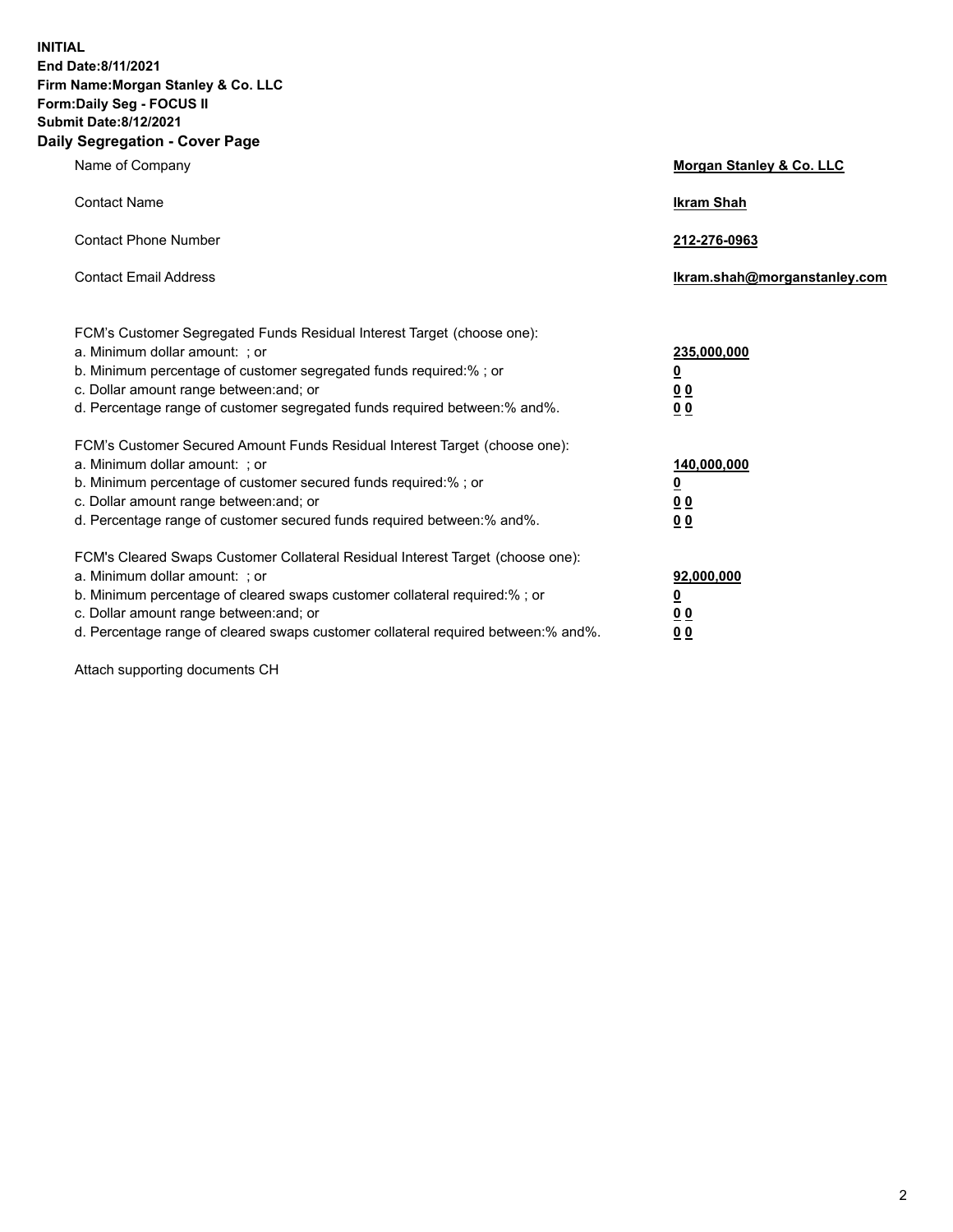## **INITIAL End Date:8/11/2021 Firm Name:Morgan Stanley & Co. LLC Form:Daily Seg - FOCUS II Submit Date:8/12/2021**

**Daily Segregation - Secured Amounts** Foreign Futures and Foreign Options Secured Amounts Amount required to be set aside pursuant to law, rule or regulation of a foreign government or a rule of a self-regulatory organization authorized thereunder 1. Net ledger balance - Foreign Futures and Foreign Option Trading - All Customers A. Cash **4,459,343,898** [7315] B. Securities (at market) **2,095,005,976** [7317] 2. Net unrealized profit (loss) in open futures contracts traded on a foreign board of trade **1,214,399,126** [7325] 3. Exchange traded options a. Market value of open option contracts purchased on a foreign board of trade **48,262,551** [7335] b. Market value of open contracts granted (sold) on a foreign board of trade **-24,149,242** [7337] 4. Net equity (deficit) (add lines 1. 2. and 3.) **7,792,862,309** [7345] 5. Account liquidating to a deficit and account with a debit balances - gross amount **38,138,437** [7351] Less: amount offset by customer owned securities **-37,670,929** [7352] **467,508** [7354] 6. Amount required to be set aside as the secured amount - Net Liquidating Equity Method (add lines 4 and 5) 7. Greater of amount required to be set aside pursuant to foreign jurisdiction (above) or line 6. FUNDS DEPOSITED IN SEPARATE REGULATION 30.7 ACCOUNTS 1. Cash in banks A. Banks located in the United States **381,959,624** [7500] B. Other banks qualified under Regulation 30.7 **209,593,792** [7520] **591,553,416** 2. Securities A. In safekeeping with banks located in the United States **668,059,616** [7540] B. In safekeeping with other banks qualified under Regulation 30.7 **57,784,400** [7560] **725,844,016** 3. Equities with registered futures commission merchants A. Cash **13,840,540** [7580] B. Securities **0** [7590] C. Unrealized gain (loss) on open futures contracts **-105,157** [7600] D. Value of long option contracts **0** [7610] E. Value of short option contracts **0** [7615] **13,735,383** [7620] 4. Amounts held by clearing organizations of foreign boards of trade A. Cash **0** [7640] B. Securities **0** [7650] C. Amount due to (from) clearing organization - daily variation **0** [7660] D. Value of long option contracts **0** [7670] E. Value of short option contracts **0** [7675] **0** [7680] 5. Amounts held by members of foreign boards of trade A. Cash **4,069,963,486** [7700]

- 
- 
- C. Unrealized gain (loss) on open futures contracts **1,214,504,283** [7720]
- D. Value of long option contracts **48,262,551** [7730]
- 
- 6. Amounts with other depositories designated by a foreign board of trade **0** [7760]
- 7. Segregated funds on hand **0** [7765]
- 8. Total funds in separate section 30.7 accounts **8,008,875,852** [7770]
- 9. Excess (deficiency) Set Aside for Secured Amount (subtract line 7 Secured Statement Page 1 from Line 8)
- 10. Management Target Amount for Excess funds in separate section 30.7 accounts **140,000,000** [7780]
- 11. Excess (deficiency) funds in separate 30.7 accounts over (under) Management Target **75,546,035** [7785]

**0** [7305]

**7,793,329,817** [7355]

## **7,793,329,817** [7360]

[7530]

[7570]

 B. Securities **1,369,161,959** [7710] E. Value of short option contracts **-24,149,242** [7735] **6,677,743,037** [7740] **215,546,035** [7380]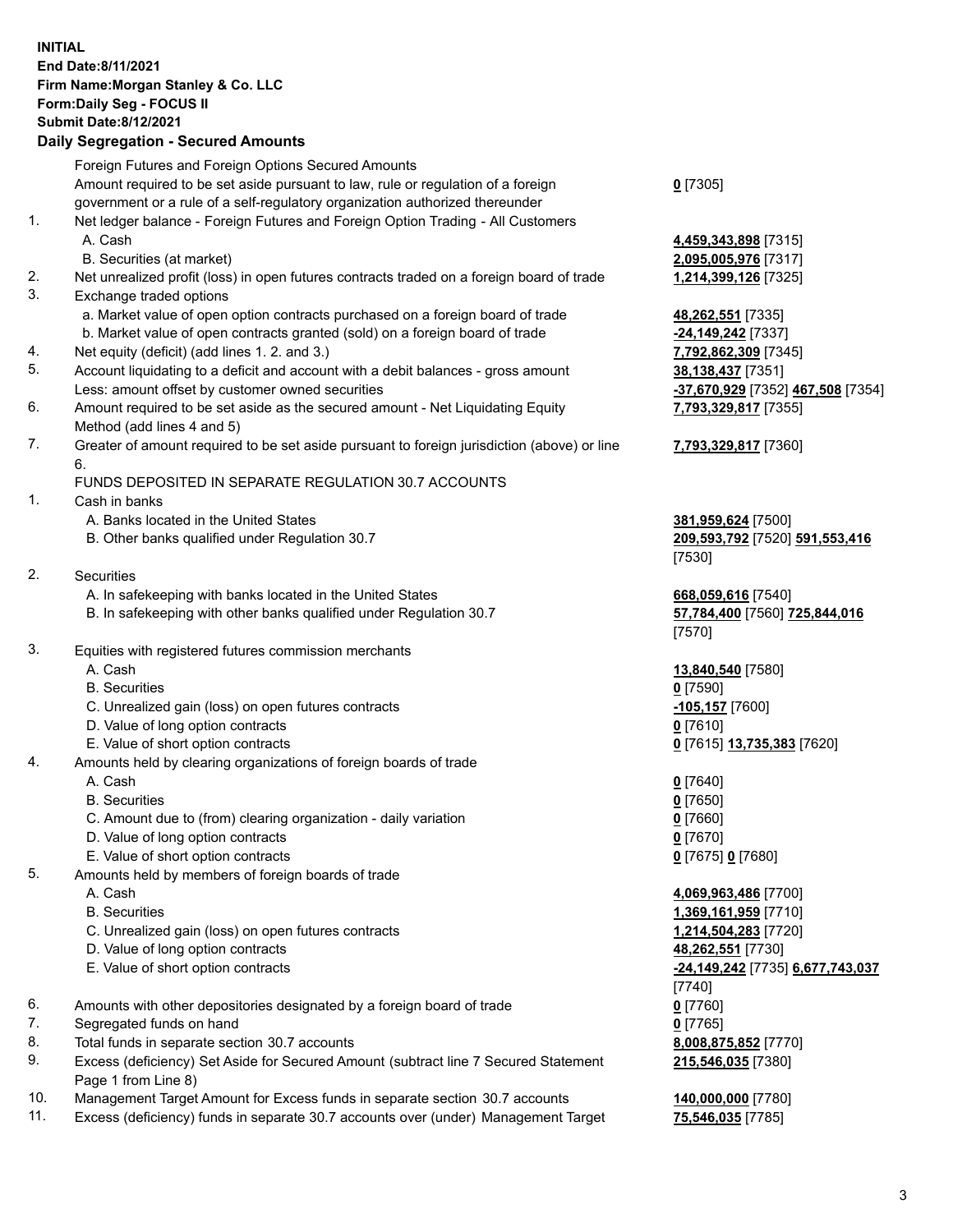**INITIAL End Date:8/11/2021 Firm Name:Morgan Stanley & Co. LLC Form:Daily Seg - FOCUS II Submit Date:8/12/2021 Daily Segregation - Segregation Statement** SEGREGATION REQUIREMENTS(Section 4d(2) of the CEAct) 1. Net ledger balance A. Cash **13,568,627,731** [7010] B. Securities (at market) **7,468,905,328** [7020] 2. Net unrealized profit (loss) in open futures contracts traded on a contract market **3,522,807,692** [7030] 3. Exchange traded options A. Add market value of open option contracts purchased on a contract market **1,051,851,522** [7032] B. Deduct market value of open option contracts granted (sold) on a contract market **-600,135,498** [7033] 4. Net equity (deficit) (add lines 1, 2 and 3) **25,012,056,775** [7040] 5. Accounts liquidating to a deficit and accounts with debit balances - gross amount **160,323,688** [7045] Less: amount offset by customer securities **-159,998,900** [7047] **324,788** [7050] 6. Amount required to be segregated (add lines 4 and 5) **25,012,381,563** [7060] FUNDS IN SEGREGATED ACCOUNTS 7. Deposited in segregated funds bank accounts A. Cash **3,005,396,861** [7070] B. Securities representing investments of customers' funds (at market) **0** [7080] C. Securities held for particular customers or option customers in lieu of cash (at market) **2,626,816,588** [7090] 8. Margins on deposit with derivatives clearing organizations of contract markets A. Cash **14,277,614,593** [7100] B. Securities representing investments of customers' funds (at market) **0** [7110] C. Securities held for particular customers or option customers in lieu of cash (at market) **4,694,915,616** [7120] 9. Net settlement from (to) derivatives clearing organizations of contract markets **184,199,986** [7130] 10. Exchange traded options A. Value of open long option contracts **1,051,851,522** [7132] B. Value of open short option contracts **-600,135,498** [7133] 11. Net equities with other FCMs A. Net liquidating equity **10,976,396** [7140] B. Securities representing investments of customers' funds (at market) **0** [7160] C. Securities held for particular customers or option customers in lieu of cash (at market) **0** [7170] 12. Segregated funds on hand **147,173,124** [7150] 13. Total amount in segregation (add lines 7 through 12) **25,398,809,188** [7180] 14. Excess (deficiency) funds in segregation (subtract line 6 from line 13) **386,427,625** [7190] 15. Management Target Amount for Excess funds in segregation **235,000,000** [7194]

16. Excess (deficiency) funds in segregation over (under) Management Target Amount Excess

**151,427,625** [7198]